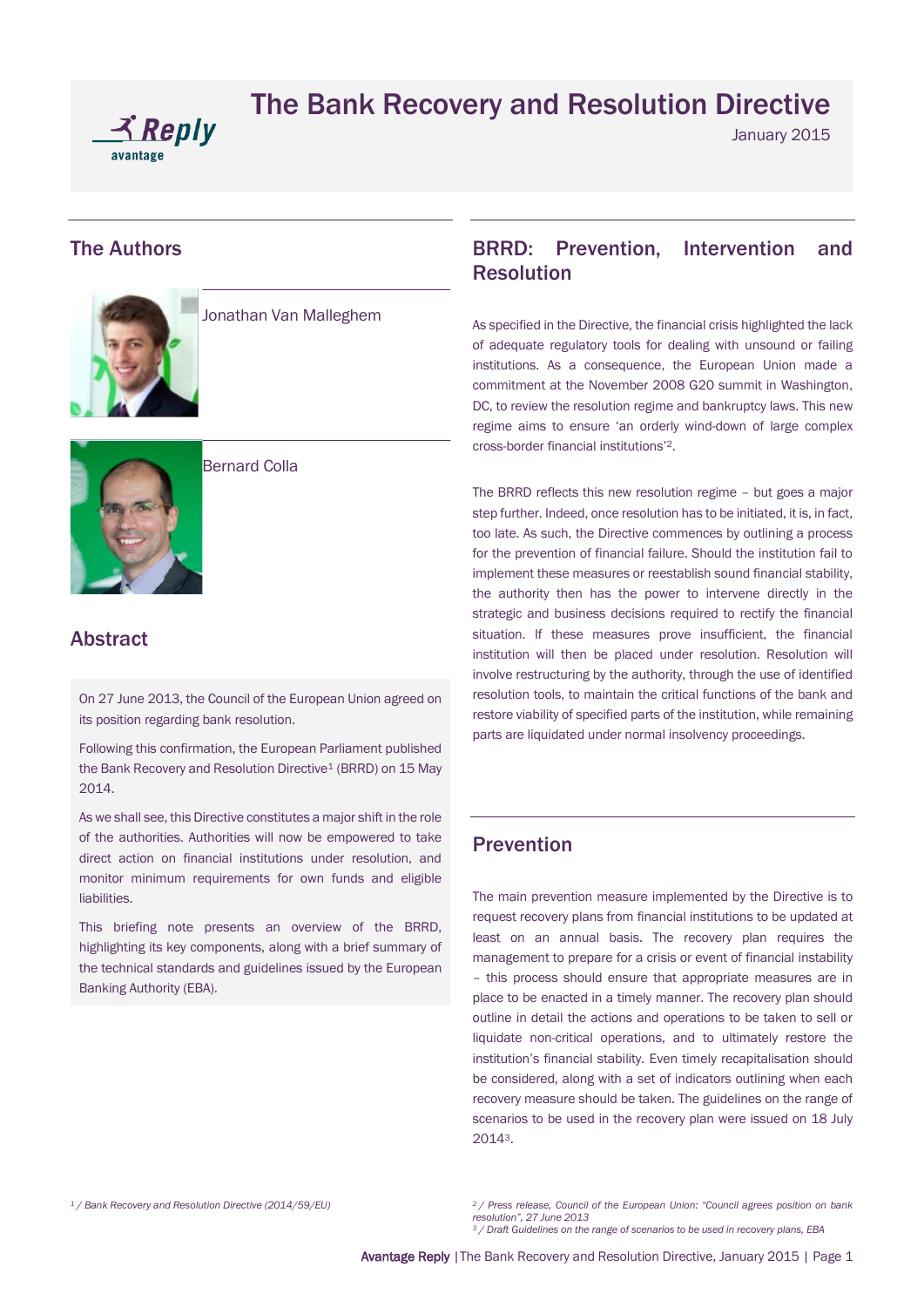

January 2015

The resolution authority will also contribute to the prevention process by preparing a resolution plan, outlining the measures to be implemented should the institution be likely to fail. As for the recovery plan, the resolution plan outlines in detail the set of measures, responsibilities and time frames of each measure to be taken.

Communication of the plans will be necessary to ensure effective implementation and avoid adverse effects on the financial system. The BRRD therefore outlines the need for an appropriate communication plan by both the resolution authority and the institution.

### Intervention

The introduction of direct intervention from the authorities in the management of a financial institution is one of the major implications of the BRRD. While this intervention will only be initiated if the institution is failing or likely to fail, it still represents a seismic shift.

In addition to directly instructing the institution to sell or liquidate assets or to restructure its legal composition, as of 1 January 2015 the resolution authority will have the authority to replace the management of the financial institution, without the consent of its shareholders.

### Resolution

The Directive outlines four types of resolution tools that may be used in the event of a failing institution.

The first tool is the sale of shares or businesses that are not critical to the continuity of the institution. The second is the creation of a temporary structure (e.g., a bridge institution), designed to hold the shares or other ownership institution or its assets with a view to maintaining access to critical functions, enabling acquisition by a third party in the most optimal way. The third measure must be used only in conjunction with another resolution tool, as it consists of the separation of under-performing assets.

Following the financial crisis, creditors are now required to bail-in and renounce a partial or complete liability. This is to ensure that taxpayers no longer have to pay the costs of resolution. The concept of bail-in is therefore the fourth resolution tool outlined in the **Directive** 

To protect the financial stability of the markets, covered deposits are excluded from the bail-in measures. The European Committee also protects small creditors (legal or natural) by giving them a preferred status over senior uncovered creditors and subordinated creditors. During the European Institute for Regulation Convention, the hierarchy of credits was outlined by the Fonds de Garantie et de Dépots et de Résolution (FGDR)<sup>4</sup> :



#### Figure 1

In the event of failure, the bail-in measures should contribute to cover the losses by at least an amount of 8% of total liabilities (including own funds) and 20% of Risk-Weighted Assets (RWA). As highlighted in Figure 1, the contribution of each creditor or shareholder will depend upon the nature of the liability. Needless to say, this is a material contribution but is designed to ensure that financial soundness can be restored. Covered deposits are excluded from the bail-in measures, as they are covered through the deposits and guarantee scheme (aggregate deposits of each debtor up to €100,000). This bail-in procedure is a prerequisite for the institution to be able to apply for resolution funding.

Figure 1 also highlights that equity could be fully or partially written down. In light of these measures, on 11 November 2014 the EBA published draft guidelines on the treatment of shareholders in bailin or write-down and conversion into capital instruments <sup>5</sup>. Depending on the net asset value of shareholder claims, equity will be either fully or partially written down.

The impact on shareholders will be either through the write-down or through dilution by the conversion of liabilities into equity. The conversion of liabilities into equity is also outlined in a dedicated

*<sup>4</sup> / Bail-in and resolution financing within BRRD, FGDR, EIFR, March 2014*

*<sup>5</sup> / Draf[t Guidelines](http://www.eba.europa.eu/documents/10180/890569/EBA-CP-2014-40+CP+on+GL+on+shareholders+treatment+in+bail-in.pdf) on the treatment of shareholders in bail-in, EBA*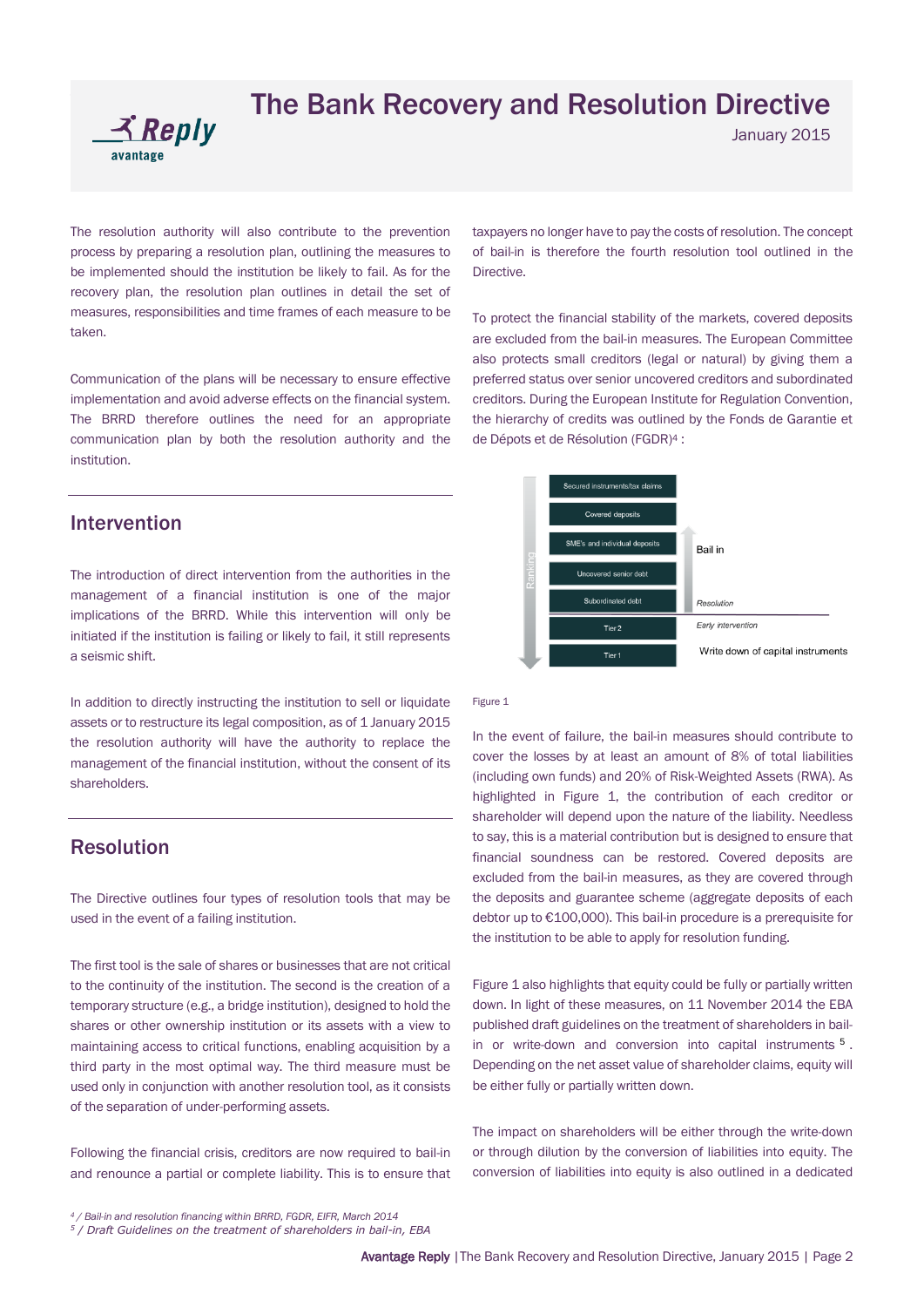

January 2015

consultation paper outlining guidelines on the rate of conversion of debt into equity in bail-in<sup>6</sup>.

### Resolution financing arrangements

If the losses cannot be completely absorbed by eligible liabilities, the institution may appeal for contribution from the resolution funds.

However, this will only be possible if the loss absorption by shareholders and creditors is above 8% of total liabilities, and its contribution is limited to 5% of total liabilities. It is to be noted that derogative conditions are outlined in the Directive. Of course, these arrangements do not come without a cost. The resolution funds are indeed funded by the institutions active in the Member State of the resolution authority. The relevant guidelines are to be drafted by the EBA by 3 July 2015. However, in anticipation, the European Commission released a draft delegated act on 21 October 2014.

The resolution fund shall represent 1% of all covered deposits by 31 December 2024. The draft delegated act outlines the calculation of annual contribution as follows:



#### Figure 2

In this calculation, average liabilities exclude covered deposits (covered by the Deposit Guarantee Scheme) and own funds. As we can see, the contribution depends greatly on the characteristics of the financial institution itself and its assessed riskiness (Figure 2). It is to be noted that small institutions will contribute to a lesser extent, at a fixed price or lower than proportionate contribution.

Even though the contribution will be calculated by the resolution authority, it is advisable that institutions begin to prepare and assess what their contribution could be. Indeed, the first contribution will be requested as early as 31 December 2015. The delegated act gives the resolution authority until 30 November

2015 to provide notification of this first contribution request to financial institutions.

### Resolution authorities

The attentive reader will have noted the use of the term *resolution authority*, rather than *prudential authority*, in this text. In addition to the obligations of the financial institutions, the Directive also outlines the roles and responsibilities of supervisors. To ensure appropriate preparation and intervention range, the Directive requires resolution authorities to be independent from authorities responsible for prudential review. In practice, however, the resolution authority will be a dedicated department of the relevant central bank.

In line with the Single Supervisory Mechanism, institutions supervised by the European Central Bank (ECB) will be supervised at the European level for resolution purposes. To enable this level of supervision, the Single Resolution Mechanism (SRM) was agreed on 19 December 2013. In line with the SRM, a separate fund (the Single Resolution Fund) will be created to aggregate the contributions of the Member States' institutions to the resolution funds.

To assess the financial stability of financial institutions, the Directive introduces the concept of Minimum Requirements for Eligible Liabilities (MREL). The MREL represents the proportion of own funds and eligible liabilities over total liabilities and own funds, for which the EBA issued the draft technical standards on criteria for determination on 28 November 20147. Eligible liabilities have to meet five conditions<sup>8</sup>:

- 1. Instruments issued and paid-up;
- 2. Not owed to the institution itself
- 3. Purchase was not funded by the institution;
- 4. Maturity greater than or equal to one year; and

5. Liability does not arise from a derivative or deposit which benefits by preference in the hierarchy of deposits (Figure 1).

The technical standards do not provide minimum criteria for all institutions but provide the formula to be applied, as outlined in Figure 3.

*<sup>8</sup> / Article 45, Paragraph 4 of Directive 2014/59/EU.*

*<sup>6</sup> / Draf[t Guidelines](http://www.eba.europa.eu/documents/10180/890758/EBA-CP-2014-39+CP+on+GL+on+conversion+rates.pdf) on the rate of conversion of debt to equity in bail-in, EBA <sup>7</sup> / Draf[t Technical Standards](https://www.eba.europa.eu/documents/10180/911034/EBA+CP+2014+41+%28CP+on+draft+RTS+on+MREL%29.pdf) on criteria for determining the minimum requirement for own funds and eligible liabilities, EBA*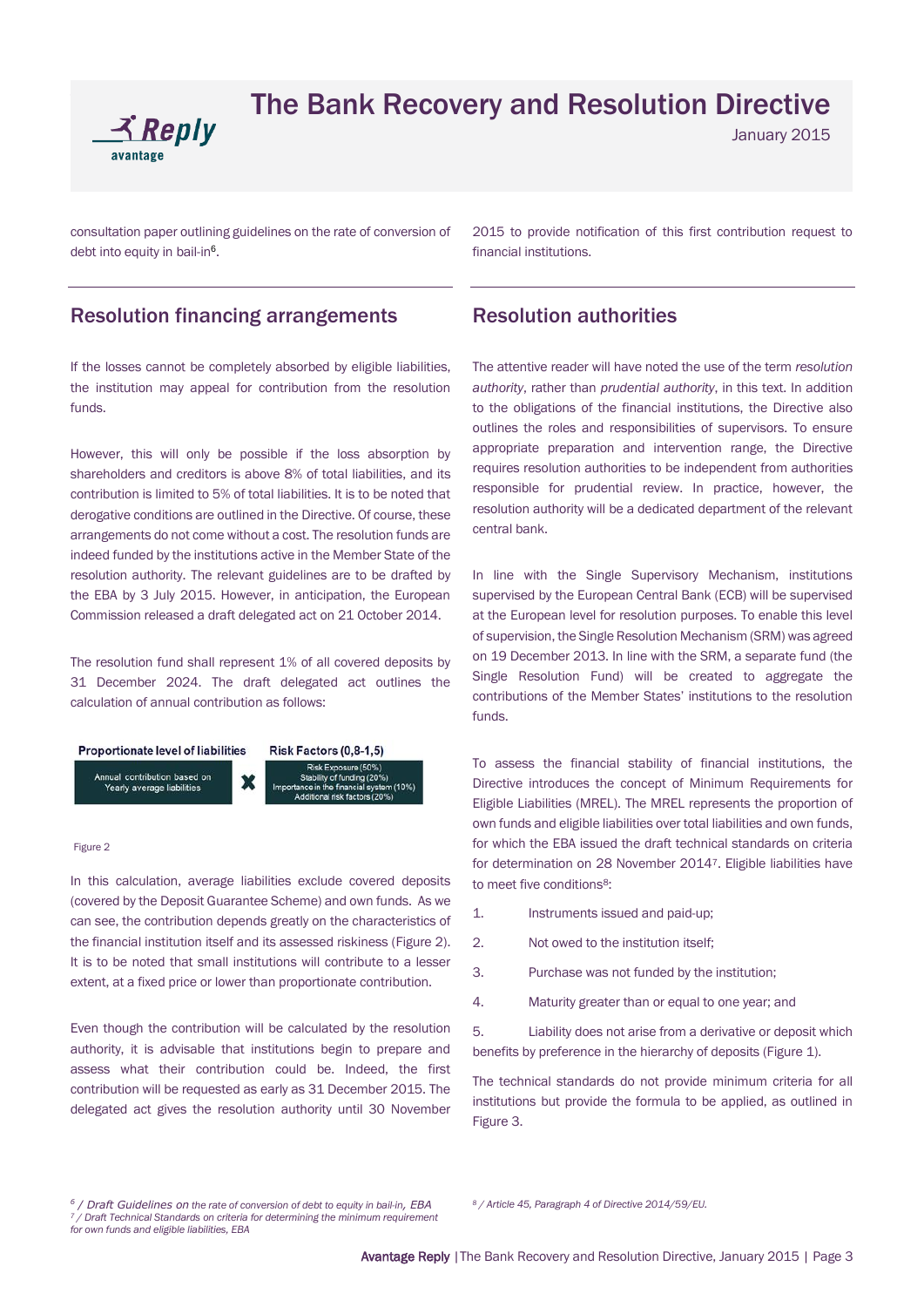

January 2015

MREL = Loss absorption % + Recapitalisation Loss absorption % ' Capital requirement \* RWA % of critical activities Total liabilities and own funds

Figure 3

As we can see, the MREL is constituted of two key dimensions. First, loss absorption represents the capital requirements according to the Capital Requirements Regulation (CRR) and Capital Requirements Directive (CRD) framework. This capital will always be required to pursue the bank's activities – the minimum loss absorption requirement is thus the capital requirement over total liabilities and own funds.

In the event of resolution, critical activities will have to be pursued and will require recapitalisation. This recapitalisation should be constituted by the same level of own funds as the loss absorption percentage. The recapitalisation percentage is therefore calculated as the loss absorption multiplied by the proportion of the bank's critical activities. However, the MREL will be later adapted for the risk profile, systemic importance and level of funding through deposit guarantee funds.

According to the EBA, the MREL is globally compatible with the FSBproposed Total Loss Absorbing Capacity (TLAC). However, as the EBA acknowledges, material differences are to be noted.

The first of these is that the technical standards determine the MREL on a case-by-case basis, whereas the TLAC determines a minimum requirement from 16 to 20% of RWAs. Secondly, the TLAC accepts only a limited amount of non-subordinated debt (2.5% of RWA, except that 16% of RWA can be covered without inclusion of the non-subordinated debt), whereas the eligibility criteria of the MREL is defined by the BRRD, which does not restrict the inclusion of non-subordinated debt. A third material difference resides in the ratio's measurement, where the TLAC is measured as a percentage of RWA while the MREL is measured as a percentage of total liabilities (including own funds).

Finally, the FSB sets a target date of 1 January 2019, whereas the MREL will be applicable as of 1 January 2016 at the latest (depending on the date of national implementation). Figure 4 highlights the identified discrepancies between MREL and TLAC.

|                                       | <b>MREL</b>                                                                                   | <b>TLAC</b>                                                                              |
|---------------------------------------|-----------------------------------------------------------------------------------------------|------------------------------------------------------------------------------------------|
| <b>Entry into</b><br>force            | 1 January 2016                                                                                | 1 January 2019                                                                           |
| <b>Scope</b>                          | All credit<br>institutions and<br>investment firms                                            | <b>G-SIBS</b>                                                                            |
| Ratio                                 | % of own funds and<br>eligible liabilities                                                    | % of RWA                                                                                 |
| <b>Minimum</b><br>level               | Pillar 2 Case-by-<br>case                                                                     | Pillar 1 minimum TLAC<br>+ additional Pillar 2<br>requirements on case-<br>by-case basis |
| <b>Eligible</b><br><b>instruments</b> | <b>Eligible liabilities</b><br>according to BRRD                                              | Non-subordinated<br>debt restricted to 2.5%<br>of RWA                                    |
| <b>Ranking</b>                        | <b>SME</b> and individual<br>deposits benefit<br>from a higher<br>ranking than senior<br>debt | Contractual<br>subordination                                                             |

Figure 4

The MREL determination is the responsibility of the resolution authority, but financial institutions should be ready to challenge and assess their financial soundness by measuring their MREL level.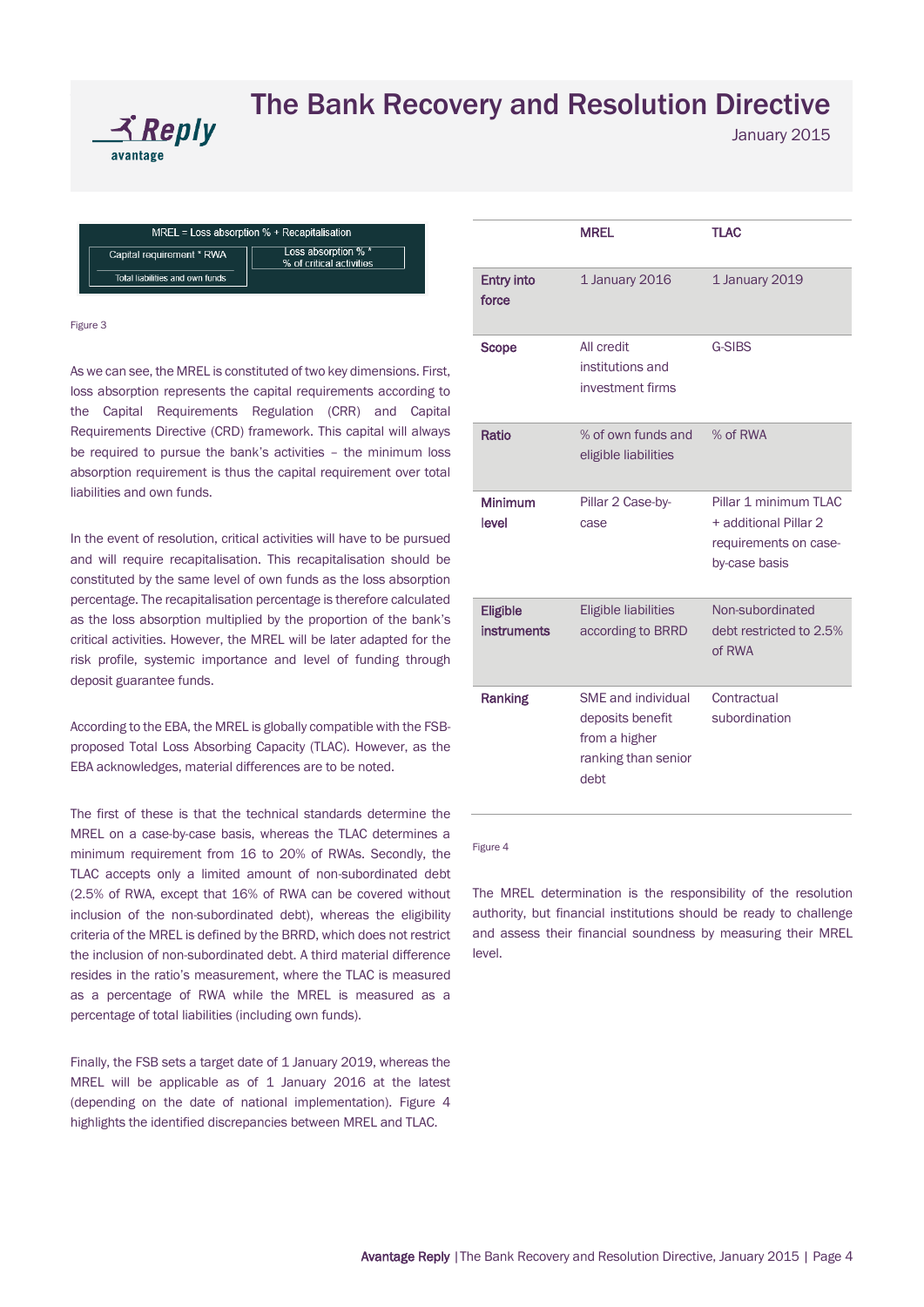

January 2015

# How Can We Help?

With extensive experience and expertise in risk management and risk reporting, Avantage Reply is in the ideal position to assist our clients in the transition to the new resolution regime established by the BRRD.

Having already assisted a number of clients in recovery plan preparation, we have developed unique insights in how to best develop robust recovery plans that meet EBA requirements, as implemented by the Bank of England and the European Central Bank. Avantage Reply also provides services across other core elements of the BRRD, such as resolution funding, balance sheet management, capital adequacy and optimisation, and liquidity management.